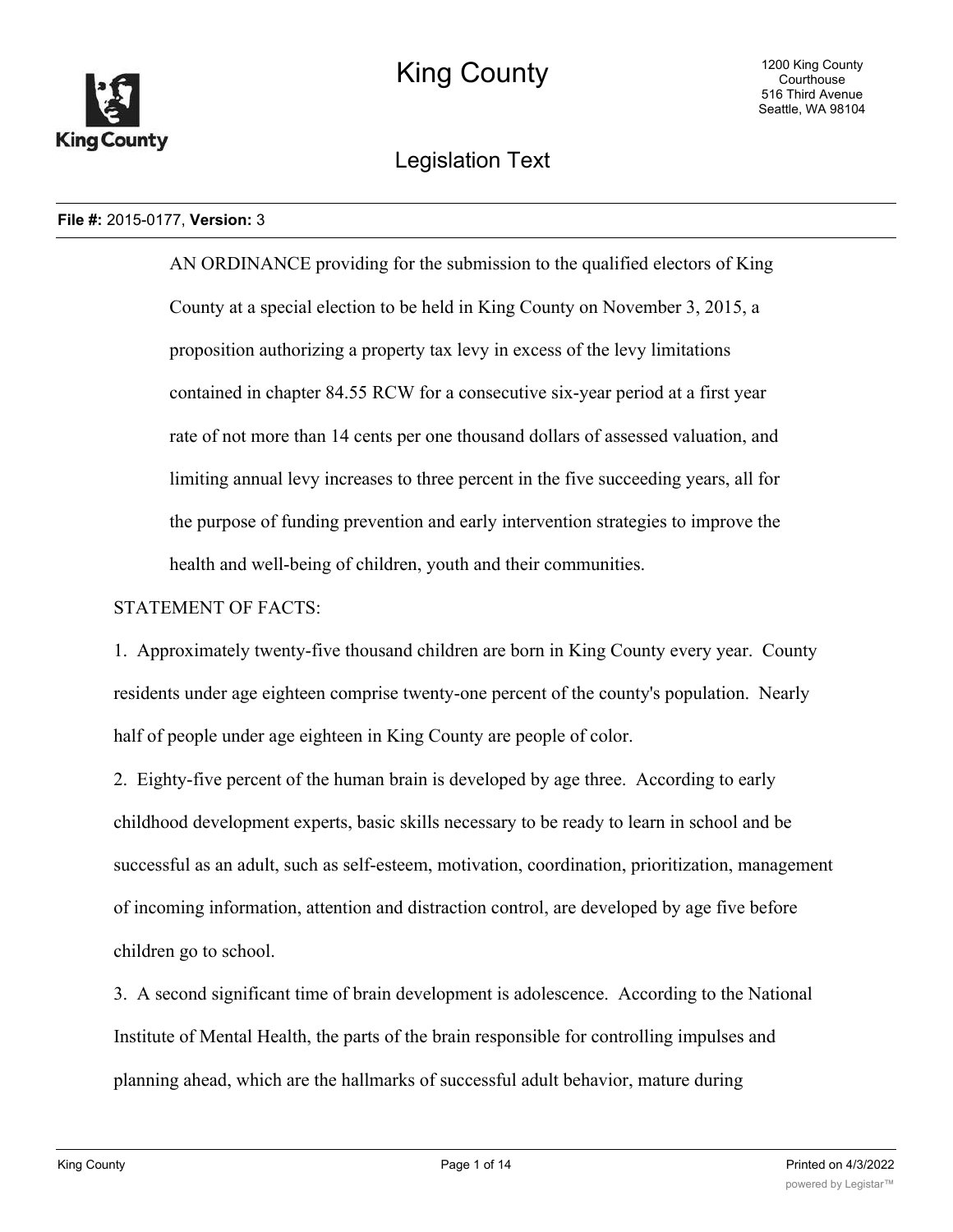adolescence. Adolescence is also the critical period when young people learn to form safe and healthy relationships, and when many patterns of health-promoting or potentially healthdamaging behaviors are established.

4. Although King County as a whole is a thriving, prosperous region, there is evidence that some of our children and youth are in danger of being left behind. The percentage of children five and under living in poverty is as low as four and seven-tenths percent in some regions of the county and as high as twenty-six percent in other regions. Infant mortality is four times higher in some areas of King County than others. Approximately one-third of pregnant women do not receive the recommended levels of prenatal care. One in five adolescents is overweight or obese and only twenty-four percent of adolescents receive the recommended levels of physical activity. Twenty-six percent of adolescents report having depressive feelings and twenty-nine percent report using alcohol or other illicit drugs. Over six thousand King County students are homeless; in some school districts as many as one in ten are homeless.

5. Studies have shown that adverse childhood experiences, such as domestic violenc and sexual assault, increase the odds of experiencing homelessness as an adult, as well as mental health and physical health problems. The significance of the impact of those experiences on the development of children and youth emphasizes the necessity of the provision of robust social services and shelter programs for at-risk children and youth in domestic violence and sexual assault situations to prevent homelessness and physical and mental health problems later in life. 6. All too often the children and youth who are being left behind and are not receiving services before a crisis occurs are children and youth of color. Young people of color make up at least fifty to sixty percent of youth and young adults experiencing homelessness despite only twentynine percent of King County's general population being people of color.

7. One of the areas where the disparities in those who do not receive appropriate services before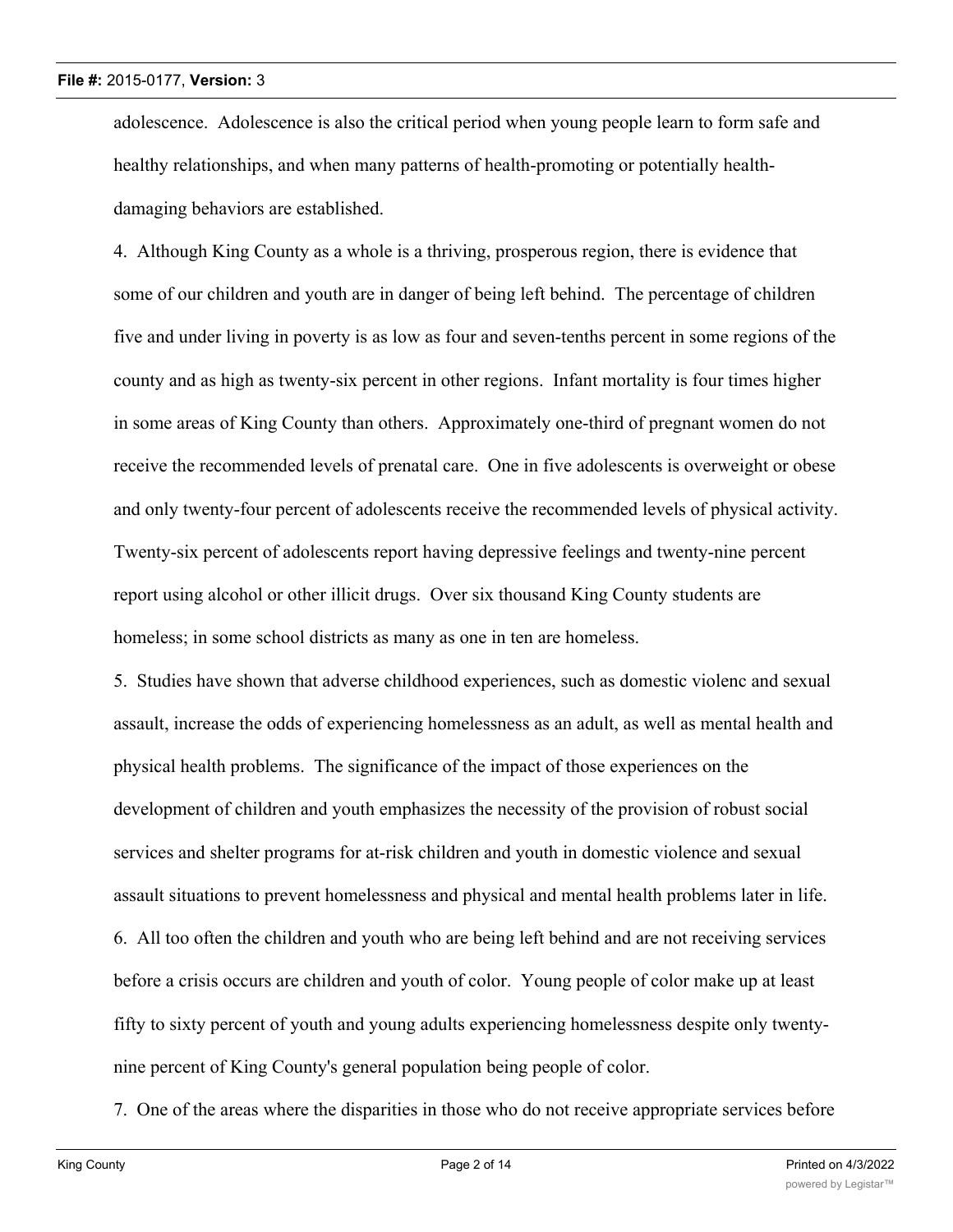a crisis occurs is the juvenile justice system. African-American youth make up approximately fifty percent of those in detention in King County, or five times their rate of representation in the general population. According to a report from the National Conference of State Legislatures as many as seventy percent of children and youth in the juvenile justice system nationally are affected with a mental disorder, and one in five suffer from a mental illness so severe as to impair their ability to function as a young person and grow into a responsible adult. King County is committed to preventing crises before they occur and ending disproportionality in the juvenile justice system.

8. The county actively engages in equity and social justice efforts to eliminate racial disparities in the juvenile justice system and the council will consider this goal when deliberating on future policies and plans related to the voter-approved best starts for kids levy.

9. Investment in prevention and early intervention can prevent long-term harm of children as they grow up. According to the National Scientific Council on the Developing Child, extensive research on the biology of stress now shows that healthy development can be derailed by excessive or prolonged activation of stress response systems in the body and the brain, with damaging effects on learning, behavior and health across the lifespan.

10. Prevention and early intervention are also the most effective and least expensive ways to address serious future problems such as chronic disease, mental illness, substance abuse and incarceration. Science tells us that lifelong problems can be prevented: by investing heavily in children before age five; by making strategic investments at critical points in a young person's development before age twenty-four; and by taking actions to ensure that all children and youth have opportunities to live in safe, thriving, health-promoting home, school and community environments.

11. Studies have shown that the return on investment in early childhood development, ensuring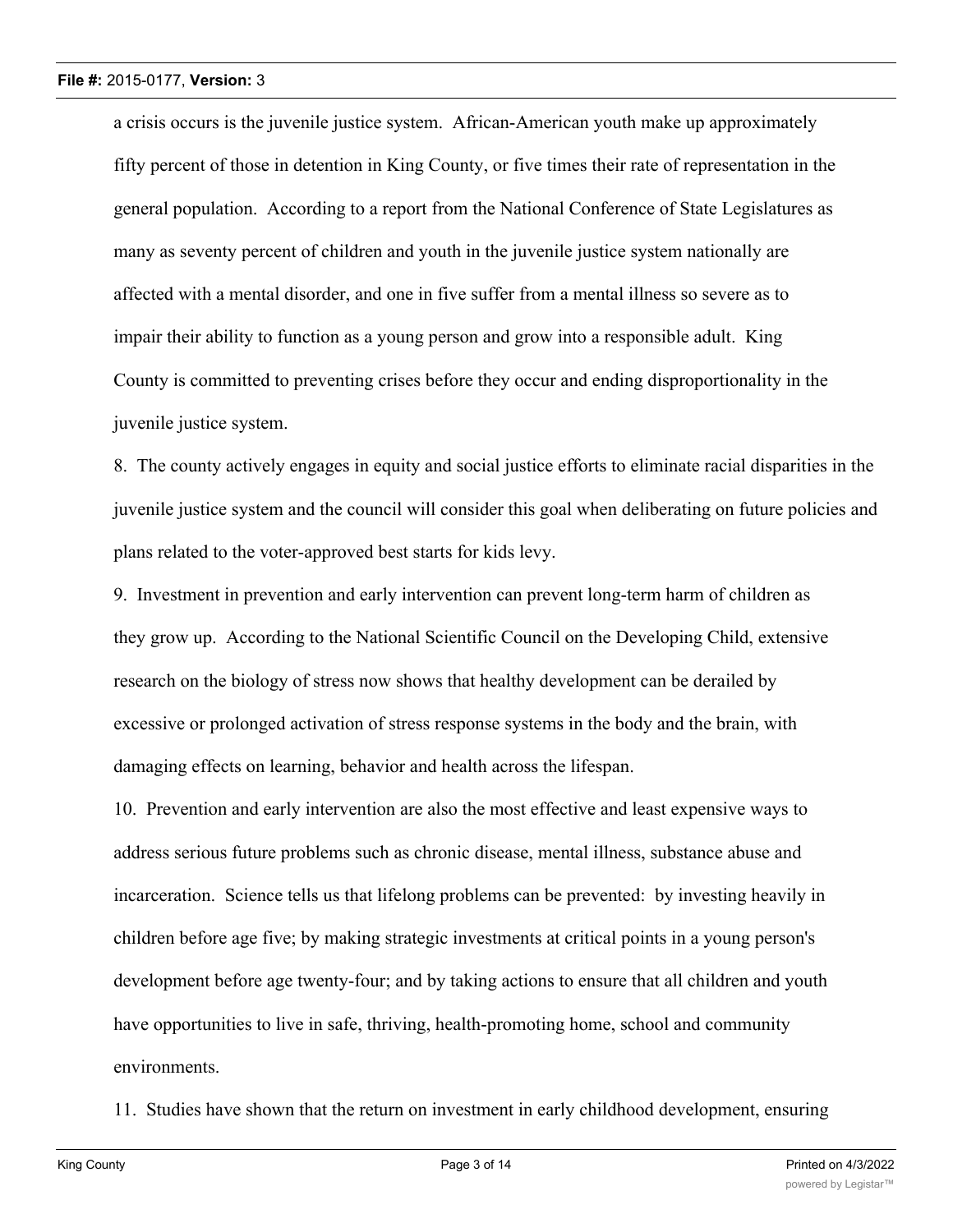that children have a strong start in life, is from three to seventeen dollars for every dollar invested. Similarly, the Institute of Medicine and National Research Council's Preventing Mental, Emotional, and Behavioral Disorders Among Young People report released in 2009 notes that cost-benefit ratios for early treatment and prevention programs for addictions and mental illness programs range from 1:2 to 1:10. This means a one-dollar investment yields two to ten dollars savings in health costs, criminal and juvenile justice costs, educational costs and lost productivity.

12. Studies show that prevention has positive economic impacts for business. For example, a healthier workforce can reduce the extent to which health insurance costs and employee absenteeism affects a company's competitive edge. In the United States, full-time employees with chronic disease miss an estimated four hundred fifty million additional work days per year, compared to healthy employees, contributing to a cost of one hundred fifty-three billion dollars in lost productivity every year.

13. Many of the county's current funding sources, as well as other public budgets, are dedicated to responding to crises and negative outcomes, particularly negative outcomes for adults, such as severe mental illness, homelessness and chronic illness, and for children and youth who have already dropped out of school or who have been involved in the juvenile justice system. While these are required or necessary expenditures, little funding is available to invest in prevention. For example, seventy-five percent of the county's general fund supports the law and justice system. The veterans and human services levy, because it is focused on services for people who are in crisis, provides for services primarily for adults. Only sixteen percent of its total funding is available to support people under age twenty-four and only eleven percent of the total levy provides for prevention-oriented services.

14. In 2014, the shortfall of funding for public health - Seattle & King County reached a critical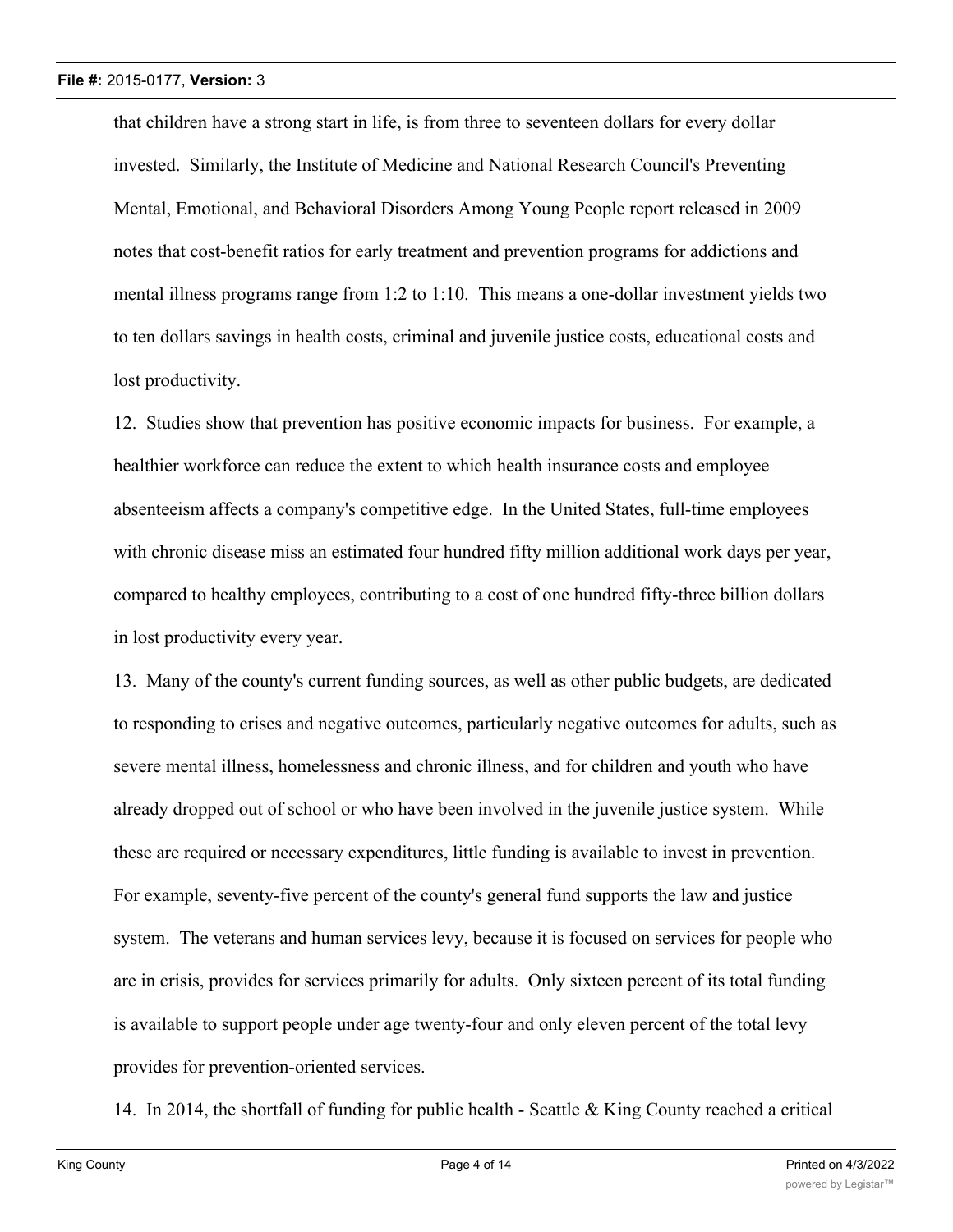point, threatening the loss of proven prevention and early intervention programs for mothers and families, such as the Nurse Family Partnership home visiting program and maternity support services.

15. While the voter-approved best starts for kids levy would allow public health - Seattle & King County to continue providing parent-child health services, such as the nurse family partnership home visiting program and maternity support services, the levy would not stabilize King County's broader public health services. The public health fund remains at risk, as longterm public health funding sources have not been identified.

16. The majority of levy proceeds from the voter-approved best starts for kids levy is intended to go to community partners to provide services in the community. As the levy is being implemented, the county's goal is to ensure that diverse communities and small organizations, including those that are using emerging and innovative approaches to provide services, are able to access moneys in order to provide culturally appropriate services in King County. The county intends to collaborate with these organizations and help evaluate innovative new programs or services so that promising practices become proven practices.

17. Services for children and youth will improve as agencies and organizations working with children and youth have opportunities for training, building organizational and system capacity and sufficient resources to administer programs and services.

18. In 2010, the county enacted Ordinance 16857, establishing the King County Strategic Plan. The Strategic Plan includes as one of its goals Health and Human Potential: Provide opportunities for all communities and individuals to realize their full potential.

19. In 2010, the county enacted Ordinance 16948, transforming its work on equity and social justice from an initiative to an integrated effort that applies the King County Strategic Plan's principle of "fair and just" intentionally in all the county does in order to achieve equitable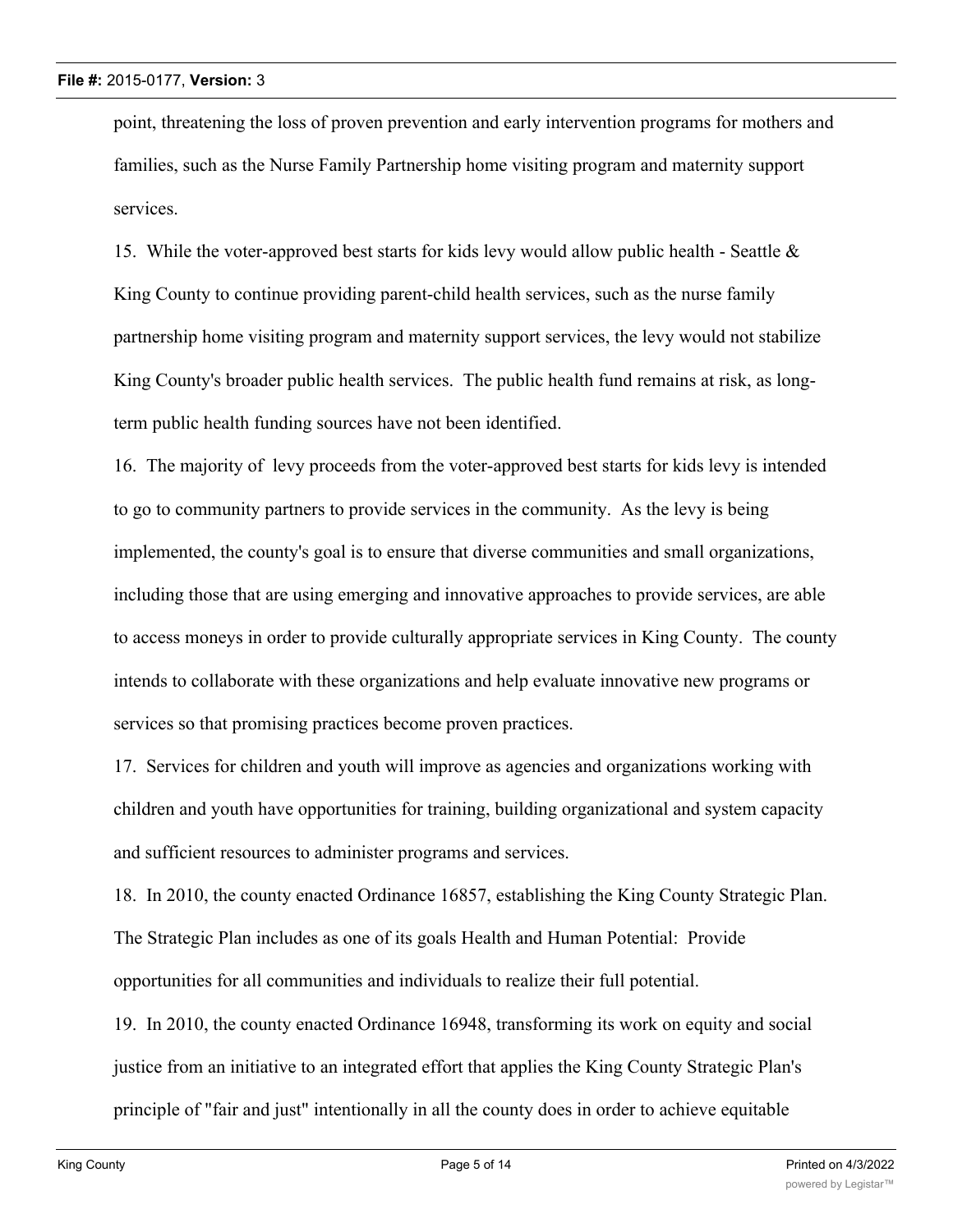opportunities for all people and communities.

20. In 2012, the council adopted Motion 13768, establishing the Health & Human Services Transformation Plan. The Transformation Plan establishes as its vision that, by 2020, the people of King County will experience significant gains in health and well-being because our community worked collectively to make the shift from a costly, crisis-oriented response to health and social problems, to one that focuses on prevention, embraces recovery and eliminates disparities.

21. In 2014, the county enacted Ordinance 17738, establishing the youth action plan task force and providing policy direction regarding the development of a youth action plan. The youth action plan task force members helped shape the best starts for kids levy.

22. In 2014, as part of the implementation of the King County Strategic Plan, the equity and social justice ordinance, the health and human services transformation plan and as part of the development of the youth action plan, King County staff began examining how the county could balance its investment portfolio towards more preventive approaches that lead to improved outcomes that allow individuals and communities to achieve their full potential. This resulting best starts for kids levy ordinance is guided by and represents a further implementation of the county's adopted policy direction.

23. In addition to building on adopted county policy, in developing this best starts for kids levy ordinance, King County staff consulted with experts at the University of Washington Institute for Learning & Brain Sciences and with several groups and coalitions, including the Best Starts for Kids Advisory Group, the Youth Action Plan Task Force, the Transformation Plan Advising Partners Group, the King County Alliance for Human Services, the Youth Development Executive Directors Coalition and several early learning coalitions. County staff also reviewed and consulted with jurisdictions and organizations from around the United States and the world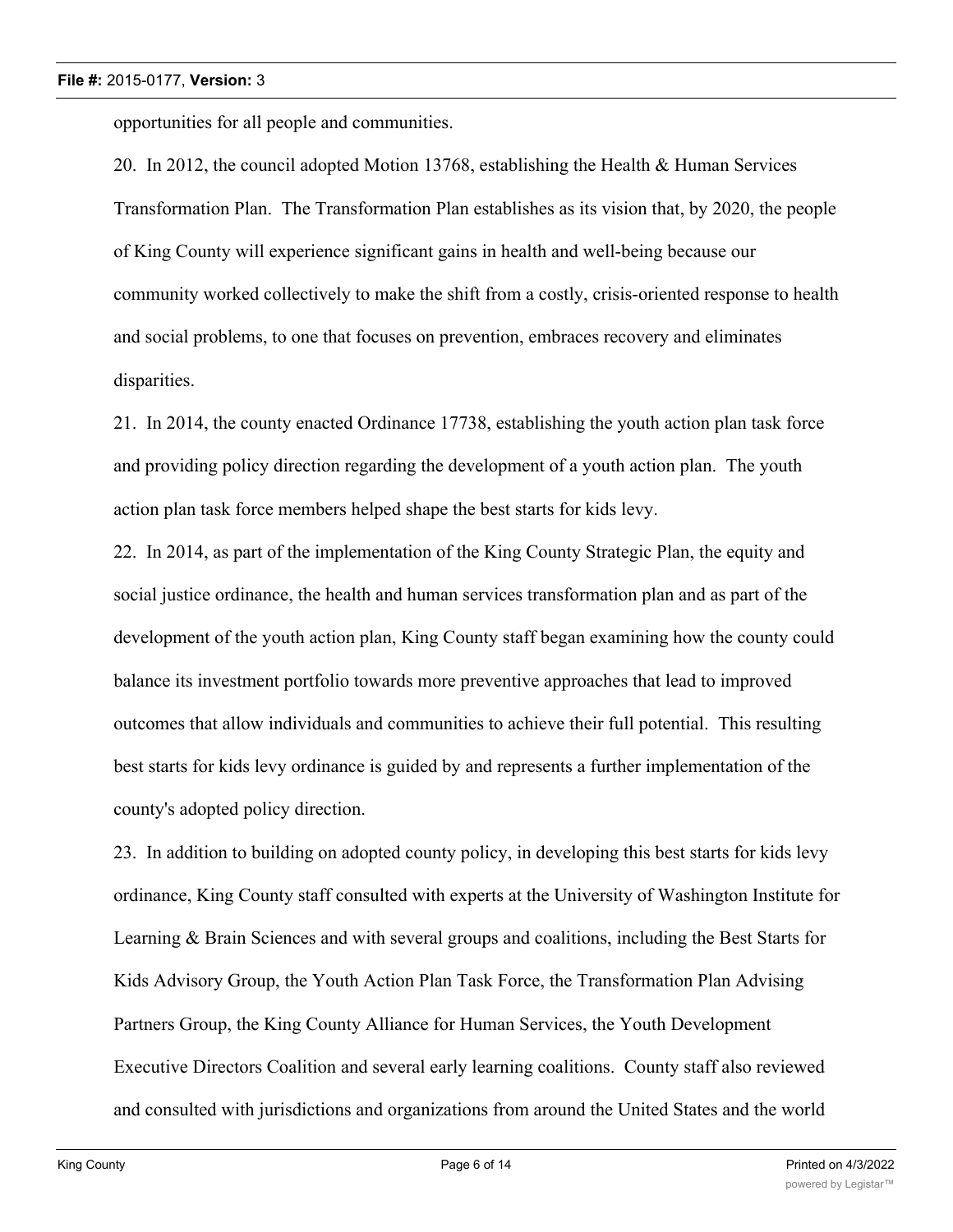#### **File #:** 2015-0177, **Version:** 3

regarding best and promising practices.

24. It is the intent of the council and the executive that the strategies supported by the voterapproved best starts for kids levy will achieve a variety of individual and community outcomes. Individual outcomes will include the following: increasing the percentage of pregnant women who receive early and adequate prenatal care; increasing technical assistance to child care providers; reducing psychiatric hospitalizations for children and youth; decreasing the percentage of children and youth using alcohol or drugs; increasing the percentage of children and youth who feel they have an adult in their community they feel they can talk to; and decreasing the percentage of school-aged children and youth in south King County who are at an unhealthy weight. Community outcomes will include the following: decreasing inequities in outcomes for children and youth in King County; decreasing suspensions and expulsions, from child care through high school; decreasing disparities in health and well-being outcomes between different areas within King County; decreasing domestic violence; decreasing moneys spent on crisis services, such as incarceration and involuntary commitment; increasing the number of families and children and youth who are prevented from entering homelessness; and improved quality of life index in Communities of Opportunity.

25. It is the intent of the council and the executive that funding for the youth and family homelessness prevention intitiative will allow the initiative to be flexible, client-centered and outcomes-focused and will provide financial support for community agencies to assist clients. 26. It is the intent of the council and the executive that levy proceeds described in section 5.C. of this ordinance shall be distributed in a geographically equitable manner, in furtherance of the King County Strategic Plan, the equity and social justice ordinance and other adopted county policies.

27. The council and the executive recognize the concerns of senior citizens, low-income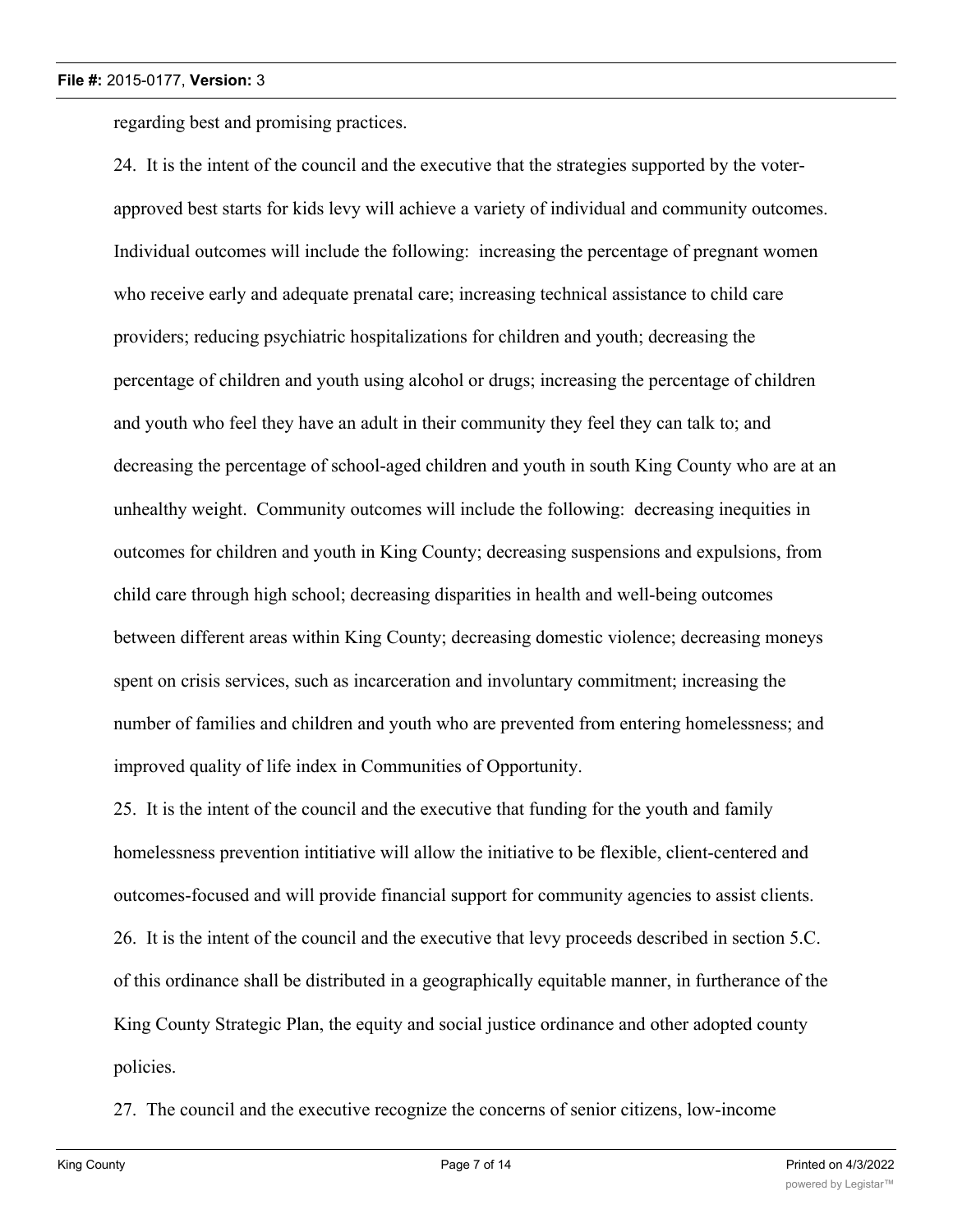households, and other vulnerable populations regarding housing costs and affordability. While the county would be authorized to implement a maximum increase of three percent annually from 2017 through 2021 if the best starts for kids levy is approved by voters, it is the intent of the council and the executive to consider economic conditions that affect those senior citizens, low-income households and other vulnerable populations, such as the year-over-year change in the national consumer price index for urban wage earners and clerical workers (CPI-W), as calculated by the United States Bureau of Labor Statistics, in determining the percentage by which to increase the levy each year.

# BE IT ORDAINED BY THE COUNCIL OF KING COUNTY:

SECTION 1. **Definitions.** The definitions in this section apply throughout this ordinance unless the context clearly require otherwise.

A. "Children and youth" means a person through twenty-four years old.

B. "Communities of opportunity" means the program launched by The Seattle Foundation and King County in 2014 and memorialized in Contract #5692351, including any successor contract, to support communities in improving the health, social and economic outcomes of the residents of those communities, and to do so by partnering with those communities to shape and own solutions. In the event the formal relationship described in this subsection B. between The Seattle Foundation and King County ceases to be in effect at any point during the life of the levy, "communities of opportunity" means a strategy that is designed to improve the health, social and economic outcomes of specific communities that is administered by the county and developed in partnership with those communities.

C. "Communities of opportunity interim governance group" means the group and any successor group charged with advising on strategic direction and operations for communities of opportunity. The communities of opportunity interim governance group shall include one appointee of the executive and one appointee of the council, respectively, who shall be confirmed by ordinance. Interim governance group members as of the date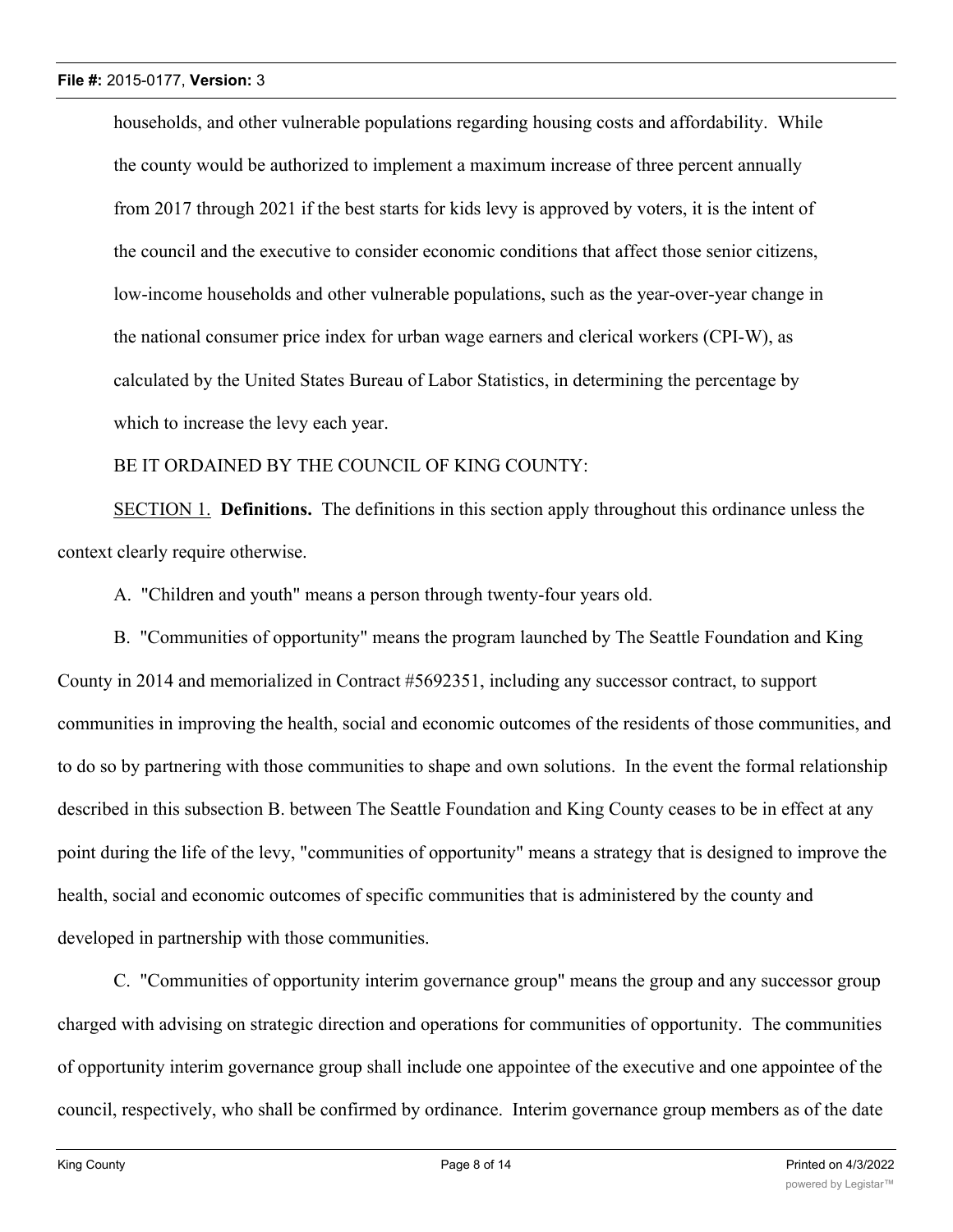of enactment of this ordinance include community partners and representatives from local government, from The Seattle Foundation and from King County. If the proposed levy passes, the group will be reconstituted in accordance with section 7.B. of this ordinance.

D. "Levy" means the levy of regular property taxes for the specific purposes and term provided in this ordinance and authorized by the electorate in accordance with state law.

E. "Levy proceeds" means the principal amount of moneys raised by the levy and any interest earnings on the moneys.

F. "Limit factor," for purposes of calculating the levy limitations in RCW 84.55.010, means one hundred three percent.

G. "Strategy" means a program, service, activity, initiative or capital investment intended to achieve the goals of this ordinance.

H. "Youth and family homelessness prevention initiative" means an initiative intended to prevent and divert children and youth and their families from becoming homeless.

SECTION 3. **Levy submittal.** To provide necessary moneys for the purposes identified in section 5 of this ordinance, the county council shall submit to the qualified electors of the county a proposition authorizing a regular property tax levy in excess of the levy limitation contained in chapter 84.55 RCW for six consecutive years, commencing in 2016, at a rate not to exceed fourteen cents per thousand dollars of assessed value in the first year and authorizing a limit factor of one hundred three percent for each of the five succeeding years, which are 2017 through 2021. In accordance with RCW 84.55.050, this levy shall be a regular property tax levy, which is subject to the statutory rate limit of RCW 84.52.043.

SECTION 4. **Deposit of levy proceeds.** The levy proceeds shall be deposited in a special revenue fund, which fund shall be created by ordinance.

## SECTION 5. **Eligible expenditures.**

A. Out of the first year's levy proceeds: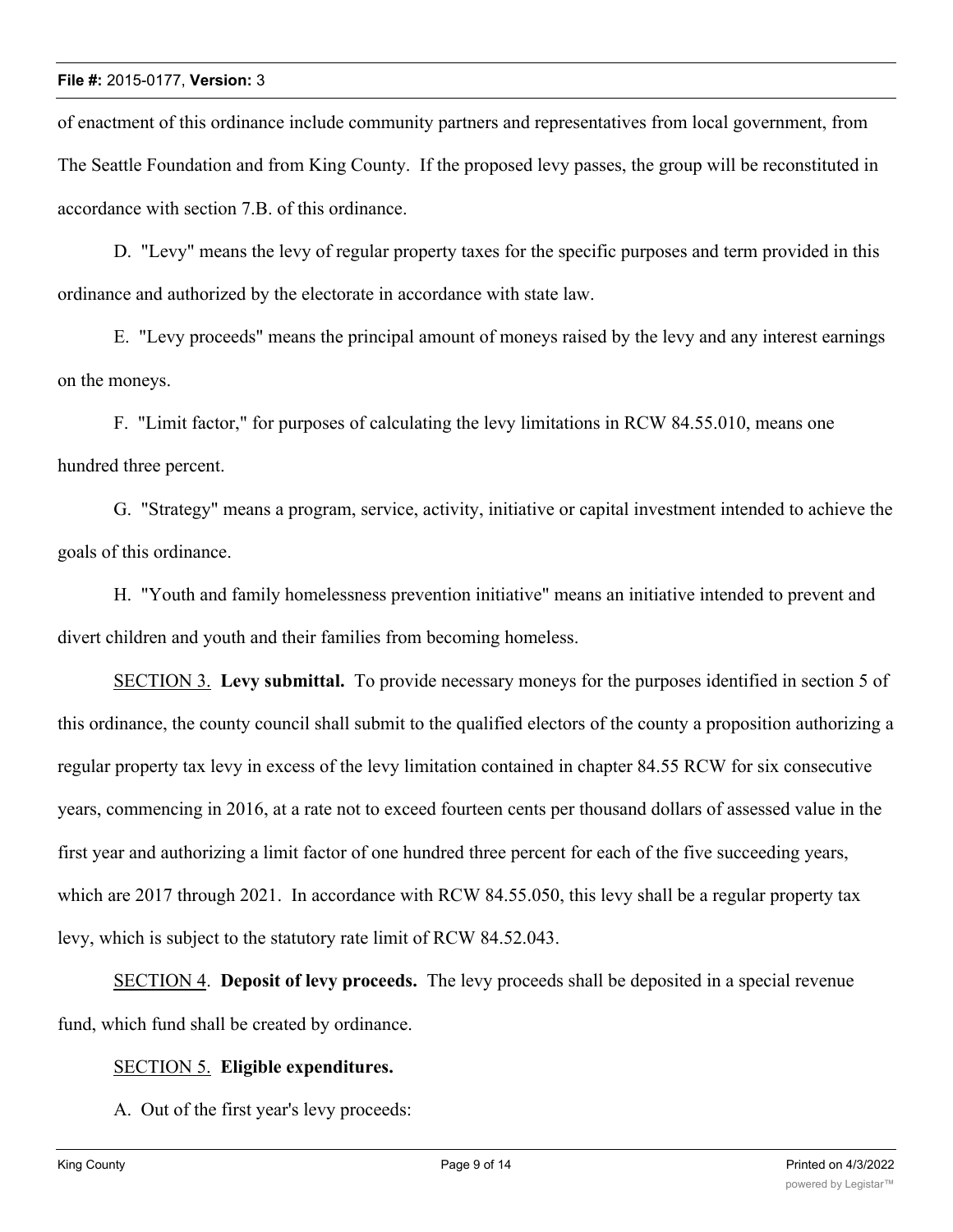### **File #:** 2015-0177, **Version:** 3

 1. Nineteen million dollars shall be used to plan, provide and administer a youth and family homelessness prevention initiative; and

 2. Such sums as are necessary to provide for the costs and charges incurred by the county that are attributable to the election.

B. The remaining levy proceeds shall be used to plan, provide and administer the provision of a wide range of strategies to:

 1. Improve health and well-being outcomes of children and youth, as well as the families and the communities in which they live, including, but not limited to, by ensuring adequate services and supports for pregnant women and newborns; access to safe and healthy food; support for hospitals and other mental health providers in King County to provide children and youth with access to mental health services; and developmental screening for children and youth;

 2. Prevent and intervene early on negative outcomes, including, but not limited to, chronic disease, mental illness, substance abuse, homelessness, domestic violence and incarceration;

3. Reduce inequities in outcomes for children and youth in the county; and

 4. Strengthen, improve, better coordinate, integrate and encourage innovation in health and human services systems and the agencies, organizations and groups addressing the needs of children and youth, their families and their communities.

C. Of the eligible expenditures described in subsection B. of this section:

 1. Fifty percent shall be used to plan, provide and administer strategies focused on children and youth under five years old and their caregivers, pregnant women and for individuals or families concerning pregnancy. Of these moneys, not less than \$42.8 million shall be used to provide health services, such as maternity support services and nurse family partnership home visiting program services;

 2. Thirty-five percent shall be used to plan, provide and administer strategies focused on children and youth ages five through twenty-four years old;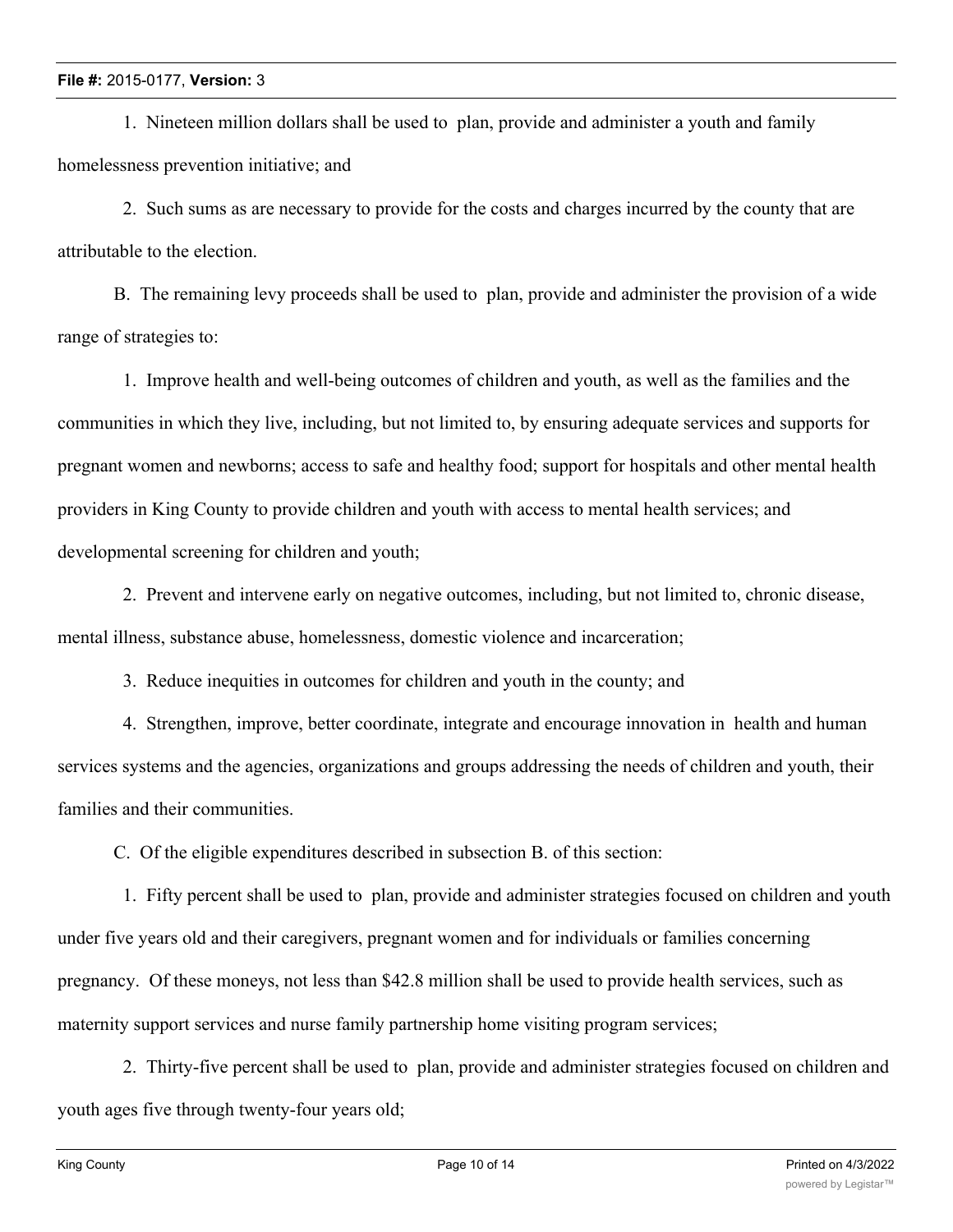3. Ten percent shall be used to plan, provide and administer communities of opportunity; and

4. Five percent shall be used to plan, fund and administer the following:

a. evaluation and data collection activities;

 b. activities designed to improve the delivery of services and programs for children and youth and their communities;

 c. services identified in subsection B. of this section provided by metropolitan park districts in King County. Of these moneys identified in this subsection C.4.c., an amount equal to the lost revenues to the metropolitan park districts resulting from prorationing as mandated by RCW 84.52.010, up to one million dollars, shall be provided to those metropolitan park districts if authorized by the county council by ordinance; and

 d. services identified in subsection B. of this section provided by fire districts, in an amount equal to the lost revenues to the fire districts in King County resulting from prorationing, as mandated by RCW 84.52.010, for those services, to the extent the prorationing was caused solely by this levy and if authorized by the county council by ordinance.

SECTION 6. **Call for special election.** In accordance with RCW 29A.04.321, the King County council hereby calls for a special election to be held in conjunction with the general election on November 3, 2015, to consider a proposition authorizing a regular property tax levy for the purposes described in this ordinance. The King County director of elections shall cause notice to be given of this ordinance in accordance with the state constitution and general law and to submit to the qualified electors of the county, at the said special county election, the proposition hereinafter set forth. The clerk of the council shall certify that proposition to the director of elections in substantially the following form:

PROPOSITION ; The King County Council has passed Ordinance concerning funding to improve well-being of children, youth, families and communities. If approved, this proposition would provide funding for prevention and early intervention to achieve positive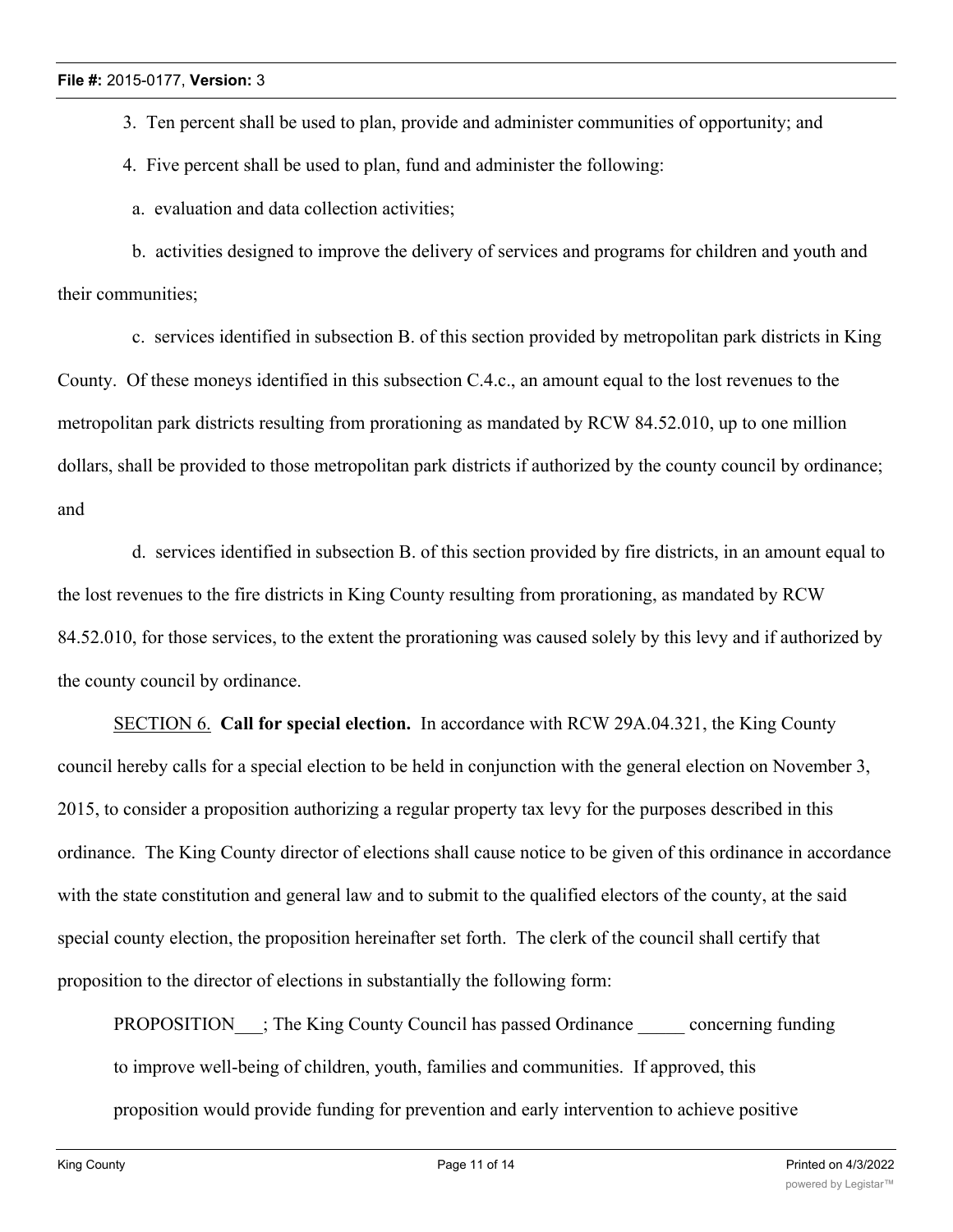outcomes related to: healthy pregnancy; parental and newborn support; healthy child and youth development; the health and well-being of communities; and crisis prevention and early intervention for children and youth, including for domestic violence and homelessness. The measure would authorize an additional regular property tax of \$0.14 per \$1,000 of assessed valuation for collection beginning in 2016 and authorize maximum annual increases of 3% in the succeeding 5 years.

### SECTION 7. **Governance.**

A. If the levy is approved by the voters, an oversight and advisory board shall be established by ordinance to serve as the oversight and advisory board for the portion of the levy proceeds described in section 5.C.1., 2. and 4. of this ordinance. The executive shall transmit to the council by December 1, 2015, a plan relating to the oversight and advisory board and a proposed ordinance that identifies the duties and composition of the oversight and advisory board. The duties of the oversight and advisory board shall include making recommendations on and monitoring the distribution of levy proceeds. The oversight and advisory plan shall be consistent with the recommendations contained in the county's youth action plan, adopted by Motion 14378. The oversight and advisory board shall be comprised of a wide array of King County residents and stakeholders with geographically and culturally diverse perspectives.

B. The communities of opportunity interim governance group shall serve as the advisory board for levy proceeds described in section 5.C.3. of this ordinance. The executive shall transmit to the council by December 1, 2015, a plan relating to the communities of opportunity interim governance group and a proposed ordinance that identifies the composition and duties of the interim governance group with respect to the levy proceeds described in section 5.C.3. of this ordinance.

## SECTION 8. **Implementation plans.**

A. The executive shall transmit to the council an implementation plan that identifies the strategies to be funded and outcomes to be achieved with the use of levy proceeds described in section 5.A.1. of this ordinance.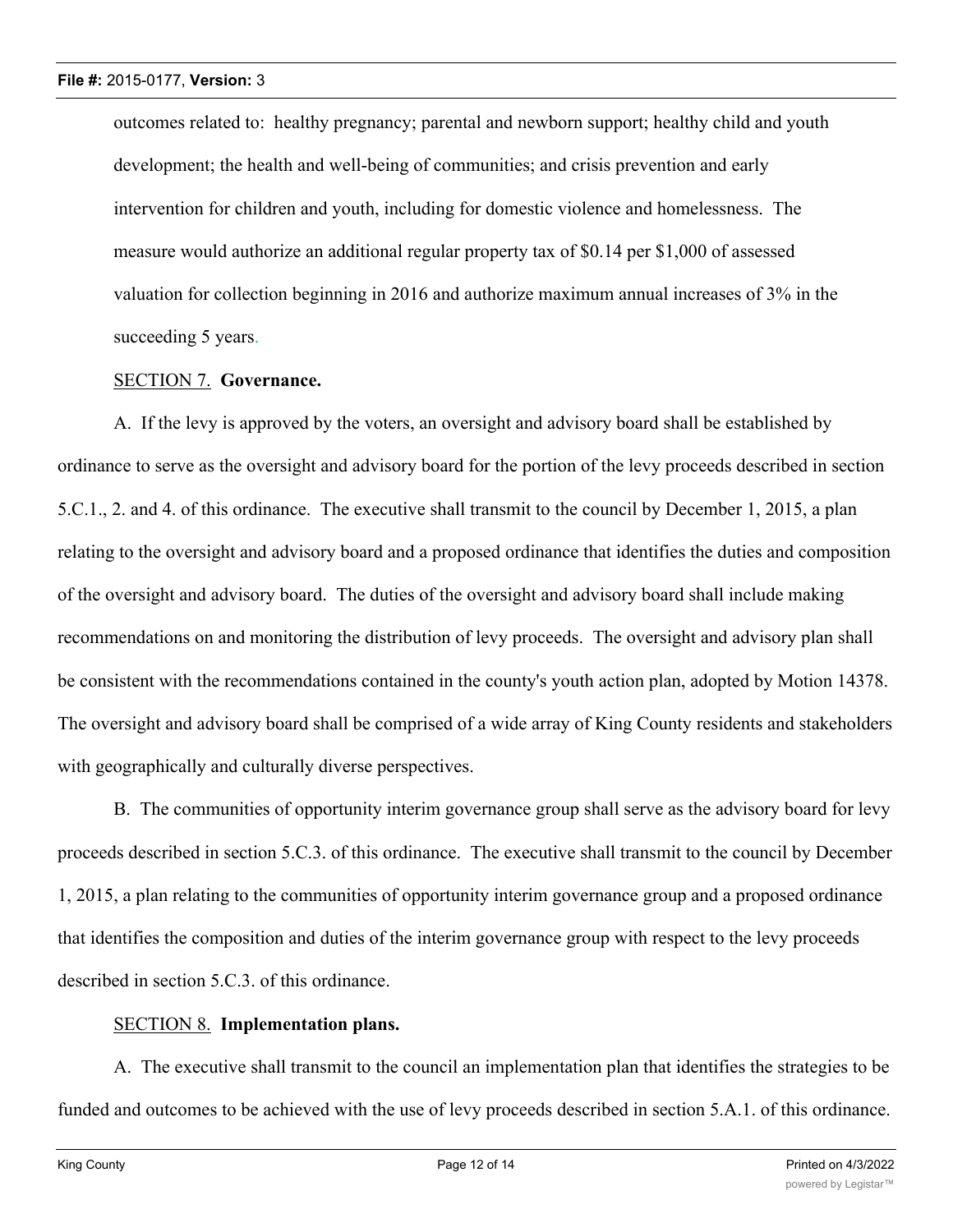#### **File #:** 2015-0177, **Version:** 3

This implementation plan relating to the youth and family homelessness prevention initiative shall, to the maximum extent possible, be developed in collaboration with the oversight and advisory board and shall be transmitted to the council by March 1, 2016, for council review and approval by ordinance.

B. The executive shall transmit to the council an implementation plan that identifies the strategies to be funded and outcomes to be achieved with the use of levy proceeds described in section 5.C. of this ordinance. The implementation plan shall be developed in collaboration with the oversight and advisory board and the communities of opportunity interim governance group, as applicable. The implementation plan shall, to the maximum extent possible, take into consideration the county's youth action plan, adopted by Motion 14378, and any recommendations of the county's steering committee to address juvenile justice disproportionality that was formed in 2015 that are adopted into policy. Along with the implementation plan required by this subsection B., the executive shall transmit to the council for approval by motion a policy that identifies the economic indicators the council should consider each year in determining the percentage by which to increase the levy for the subsequent year. The motion shall also include the executive's recommendations for the percentage by which the levy should change based on changes in the identified economic indicators. The implementation plan shall be transmitted to the council by June 1, 2016, for council review and approval by ordinance.

C. Levy proceeds may not be expended for the purposes described in section 5.A. and C. of this ordinance until the date on which the applicable implementation plan is approved by ordinance, .except for planning funds, which shall be approved by ordinance and not exceed two million dollars, the funds required for elections costs described in section 5.A.2. of this ordinance, and funds for public health services described in section 5.C.1. of this ordinance

D. The implementation plans described in subsections A. and B. of this section shall each include a proposal for an annual reporting process to the council, including the regional policy committee or a successor committee.